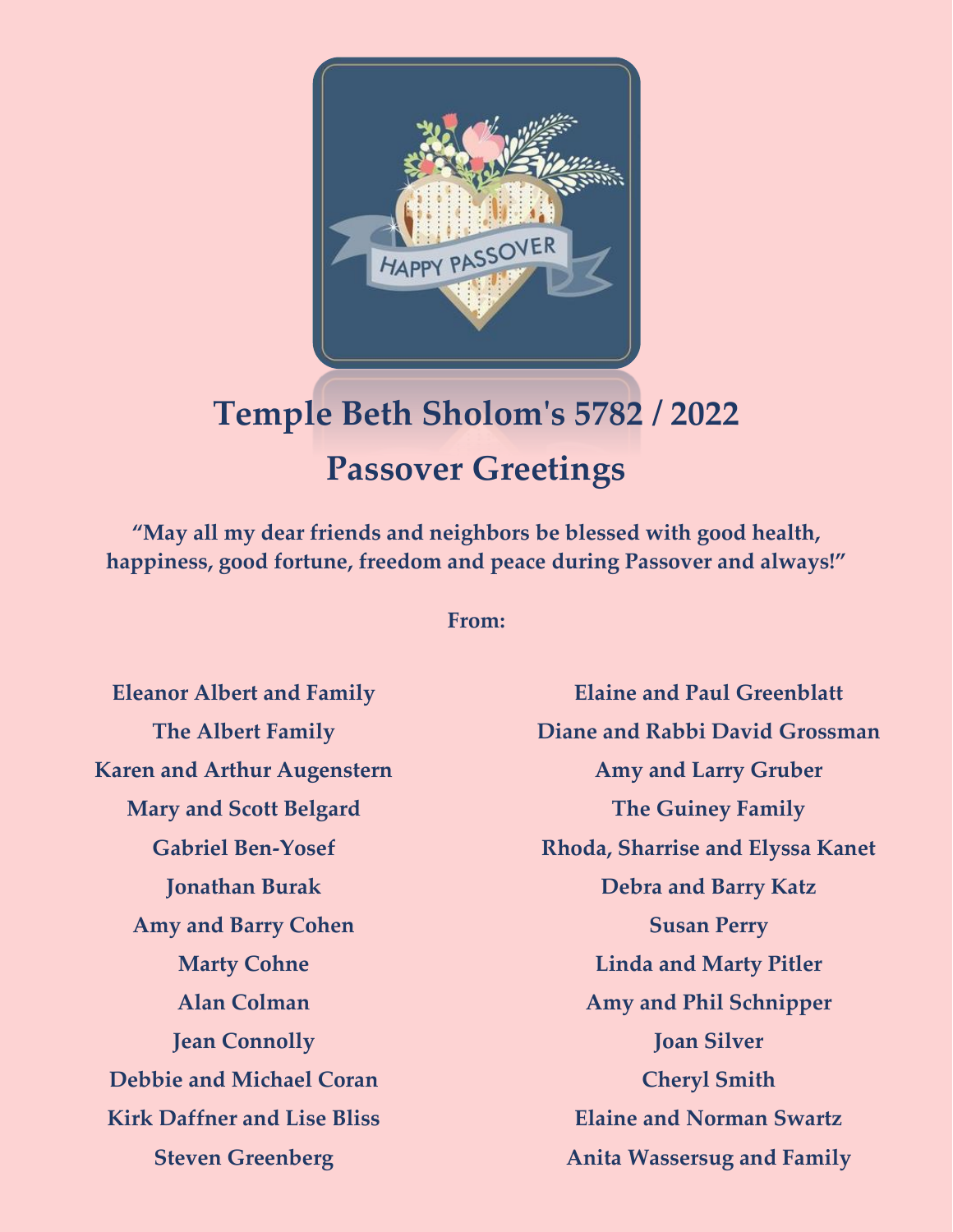The Officers, Board of Directors, Rabbi and Staff of Temple Beth Sholom wish you and your family a happy, healthy Passover!



#### **Passover 5781 / 2021**

**Friday, April 15: First Seder Saturday, April 16: Passover Morning Service: 9:30 AM Saturday, April 16: Community Second Seder with Havdalah (Zoom Only): 6:00 PM Friday, April 22: Evening Services: 7:00 PM Saturday, April 23: Shabbat Passover and Yizkor Memorial Service: 9:30 AM**

#### **Preparing for Pesach**

**Sale of 5782 Hametz:** To sell your hametz, please fill out and sign the Hametz Contract included in this Bulletin and return it to the Temple Office no later than Wednesday, April 13. *(Please note: When selling your hametz through the Temple, it is customary to make a small donation. However, it is not necessary and will not affect the transfer.)*



## *Search for Hametz:*

Thursday evening, April 14<sup>th</sup>

**No Eating of Hametz:**  After April 15<sup>th</sup>, 10:40 AM

**Burn Hametz:**

April 15<sup>th</sup>, Friday, by 10:50 AM Recite the nullification paragraph on Friday, April  $15<sup>th</sup>$  by  $11:50$  AM

**Motzei Pesach: End of Pesach** On Saturday, April 23rd, after 8:25 PM

**To review the Rabbinical Assembly Guide for Passover**, Rabbinical Assembly Pesach Guide, click on the following link: *"[Rabbinical Assembly Pesah Guide](https://www.rabbinicalassembly.org/sites/default/files/2022-03/pesah-guide-5782.pdf)"* It includes instructions on how to prepare your kitchen and what foods are permitted and prohibited.

For a complete listing of commercially available Kosher for Passover products, click on the following link: *"[Kosher for Passover Food Guide](https://www.ok.org/consumers/passover/passover-food-guide/)"*